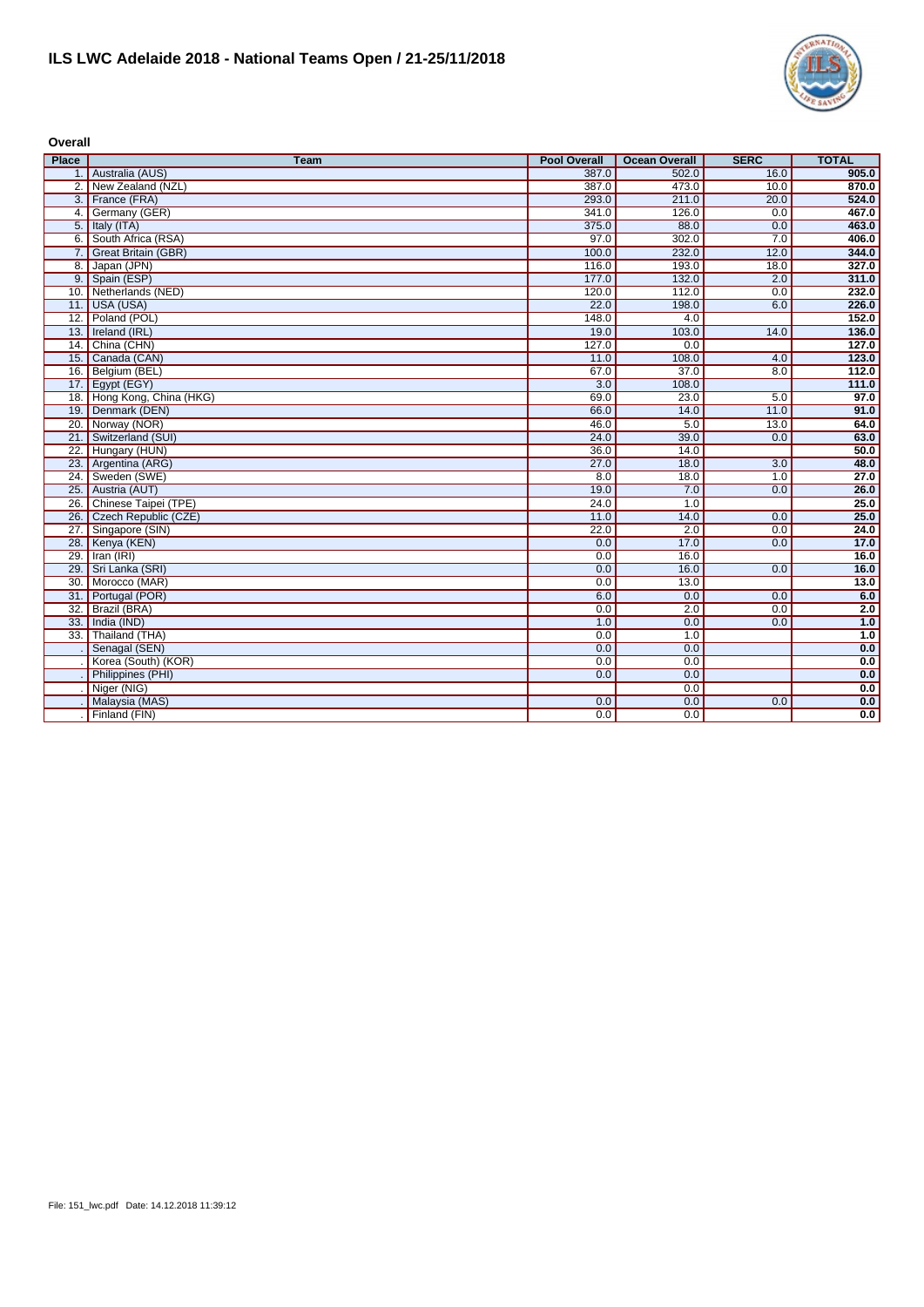

**Overall Pool**

| <b>Place</b> | <b>Team</b>                | <b>Pool Male</b> | <b>Pool Female</b> | <b>Pool Mixed</b> | <b>TOTAL</b> |
|--------------|----------------------------|------------------|--------------------|-------------------|--------------|
|              | 1. Australia (AUS)         | 170.0            | 203.0              | 14.0              | 387.0        |
|              | 1. New Zealand (NZL)       | 232.0            | 139.0              | 16.0              | 387.0        |
|              | 2. Italy $(ITA)$           | 185.0            | 172.0              | 18.0              | 375.0        |
|              | 3. Germany (GER)           | 197.0            | 124.0              | 20.0              | 341.0        |
|              | 4. France (FRA)            | 77.0             | 203.0              | 13.0              | 293.0        |
|              | 5. Spain (ESP)             | 76.0             | 91.0               | 10.0              | 177.0        |
|              | 6. Poland (POL)            | 76.0             | 62.0               | 10.0              | 148.0        |
|              | 7. China (CHN)             | 18.0             | 109.0              |                   | 127.0        |
|              | 8. Netherlands (NED)       | 43.0             | 65.0               | 12.0              | 120.0        |
|              | 9. Japan (JPN)             | 92.0             | 19.0               | 5.0               | 116.0        |
|              | 10. Great Britain (GBR)    | 18.0             | 74.0               | 8.0               | 100.0        |
| 11.          | South Africa (RSA)         | 61.0             | 29.0               | 7.0               | 97.0         |
|              | 12. Hong Kong, China (HKG) | 33.0             | 32.0               | 4.0               | 69.0         |
|              | 13. Belgium (BEL)          | 13.0             | 48.0               | 6.0               | 67.0         |
|              | 14. Denmark (DEN)          | 66.0             |                    |                   | 66.0         |
|              | 15. Norway (NOR)           | 34.0             | 12.0               | 0.0               | 46.0         |
|              | 16. Hungary (HUN)          | 24.0             | 12.0               |                   | 36.0         |
|              | 17. Argentina (ARG)        | 12.0             | 13.0               | 2.0               | 27.0         |
|              | 18. Switzerland (SUI)      | 16.0             | 5.0                | 3.0               | 24.0         |
|              | 18. Chinese Taipei (TPE)   | 0.0              | 24.0               |                   | 24.0         |
|              | 19. USA (USA)              | 18.0             | 4.0                | 0.0               | 22.0         |
|              | 19. Singapore (SIN)        | 8.0              | 14.0               | 0.0               | 22.0         |
|              | 20. Austria (AUT)          | 14.0             | 4.0                | 1.0               | 19.0         |
|              | 20. Ireland (IRL)          | 6.0              | 13.0               | 0.0               | 19.0         |
|              | 21. Canada (CAN)           | 0.0              | 11.0               | 0.0               | 11.0         |
| 21           | Czech Republic (CZE)       | 1.0              | 10.0               | 0.0               | 11.0         |
|              | 22. Sweden (SWE)           | 5.0              | $\overline{3.0}$   | 0.0               | 8.0          |
|              | 23. Portugal (POR)         | 0.0              | 6.0                |                   | 6.0          |
|              | 24. Egypt (EGY)            | 3.0              | 0.0                |                   | 3.0          |
| 25.          | India (IND)                | 1.0              |                    |                   | 1.0          |
|              | Brazil (BRA)               | 0.0              |                    |                   | 0.0          |
|              | Thailand (THA)             | 0.0              |                    |                   | 0.0          |
|              | Senagal (SEN)              | 0.0              |                    |                   | 0.0          |
|              | Korea (South) (KOR)        | 0.0              | 0.0                |                   | 0.0          |
|              | Philippines (PHI)          | 0.0              | 0.0                |                   | 0.0          |
|              | Kenya (KEN)                | 0.0              | 0.0                |                   | 0.0          |
|              | Malaysia (MAS)             | 0.0              | 0.0                | 0.0               | 0.0          |
|              | Morocco (MAR)              | 0.0              |                    |                   | 0.0          |
|              | Iran (IRI)                 | 0.0              |                    |                   | 0.0          |
|              | Sri Lanka (SRI)            | 0.0              | 0.0                |                   | 0.0          |
|              | Finland (FIN)              |                  | 0.0                |                   | 0.0          |
|              | Niger (NIG)                |                  |                    |                   |              |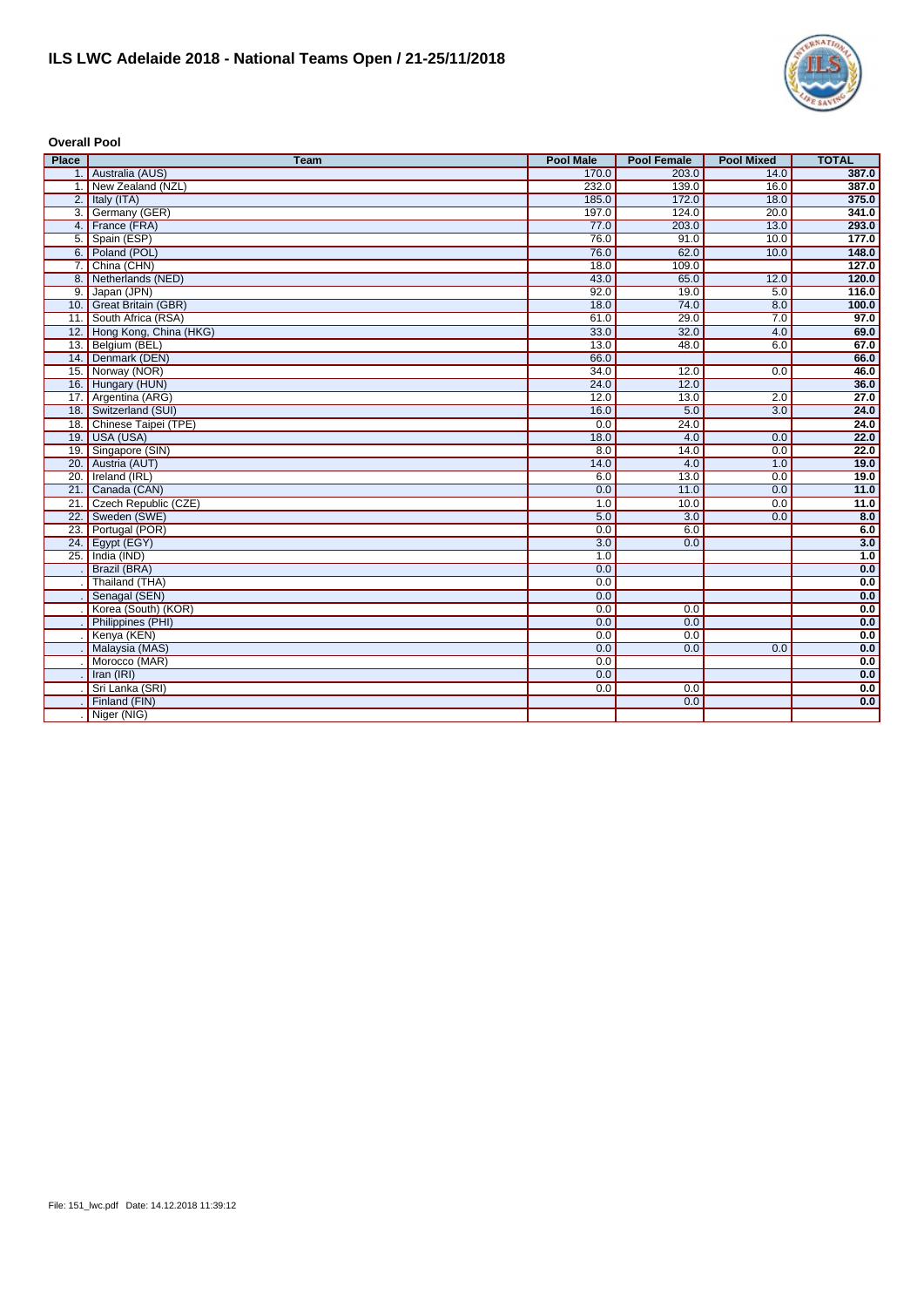

**Pool Male**

| <b>Place</b> | <b>Team</b>                | Individual | Relay | <b>TOTAL</b> |
|--------------|----------------------------|------------|-------|--------------|
|              | 1. New Zealand (NZL)       | 173.0      | 59.0  | 232.0        |
|              | 2. Germany (GER)           | 134.0      | 63.0  | 197.0        |
|              | 3. Italy $(ITA)$           | 142.0      | 43.0  | 185.0        |
|              | 4. Australia (AUS)         | 123.0      | 47.0  | 170.0        |
|              | 5. Japan (JPN)             | 34.0       | 58.0  | 92.0         |
|              | 6. France (FRA)            | 39.0       | 38.0  | 77.0         |
|              | 7. Spain (ESP)             | 56.0       | 20.0  | 76.0         |
|              | 7. Poland (POL)            | 32.0       | 44.0  | 76.0         |
|              | 8. Denmark (DEN)           | 38.0       | 28.0  | 66.0         |
|              | 9. South Africa (RSA)      | 33.0       | 28.0  | 61.0         |
|              | 10. Netherlands (NED)      | 9.0        | 34.0  | 43.0         |
|              | 11. Norway (NOR)           | 18.0       | 16.0  | 34.0         |
|              | 12. Hong Kong, China (HKG) | 10.0       | 23.0  | 33.0         |
|              | 13. Hungary (HUN)          | 6.0        | 18.0  | 24.0         |
|              | 14. Great Britain (GBR)    | 0.0        | 18.0  | 18.0         |
|              | 14. USA (USA)              | 12.0       | 6.0   | 18.0         |
|              | 14. China (CHN)            | 18.0       | 0.0   | 18.0         |
|              | 15. Switzerland (SUI)      | 2.0        | 14.0  | 16.0         |
|              | 16. Austria (AUT)          | 4.0        | 10.0  | 14.0         |
|              | 17. Belgium (BEL)          | 7.0        | 6.0   | 13.0         |
|              | 18. Argentina (ARG)        | 0.0        | 12.0  | $12.0$       |
|              | 19. Singapore (SIN)        | 0.0        | 8.0   | 8.0          |
|              | 20. Ireland (IRL)          | 6.0        | 0.0   | 6.0          |
|              | 21. Sweden (SWE)           | 1.0        | 4.0   | 5.0          |
|              | 22. Egypt (EGY)            | 3.0        |       | 3.0          |
|              | 23. India (IND)            | 0.0        | 1.0   | 1.0          |
|              | 23. Czech Republic (CZE)   | 0.0        | 1.0   | 1.0          |
|              | Portugal (POR)             | 0.0        | 0.0   | 0.0          |
|              | Brazil (BRA)               | 0.0        | 0.0   | 0.0          |
|              | Thailand (THA)             | 0.0        | 0.0   | 0.0          |
|              | Senagal (SEN)              | 0.0        |       | 0.0          |
|              | Chinese Taipei (TPE)       | 0.0        | 0.0   | 0.0          |
|              | Korea (South) (KOR)        | 0.0        | 0.0   | 0.0          |
|              | Philippines (PHI)          | 0.0        |       | 0.0          |
|              | Kenya (KEN)                | 0.0        | 0.0   | 0.0          |
|              | Canada (CAN)               | 0.0        | 0.0   | 0.0          |
|              | Malaysia (MAS)             | 0.0        | 0.0   | 0.0          |
|              | Morocco (MAR)              | 0.0        | 0.0   | 0.0          |
|              | Iran (IRI)                 | 0.0        |       | 0.0          |
|              | Sri Lanka (SRI)            |            | 0.0   | 0.0          |
|              | Niger (NIG)                |            |       |              |
|              | Finland (FIN)              |            |       |              |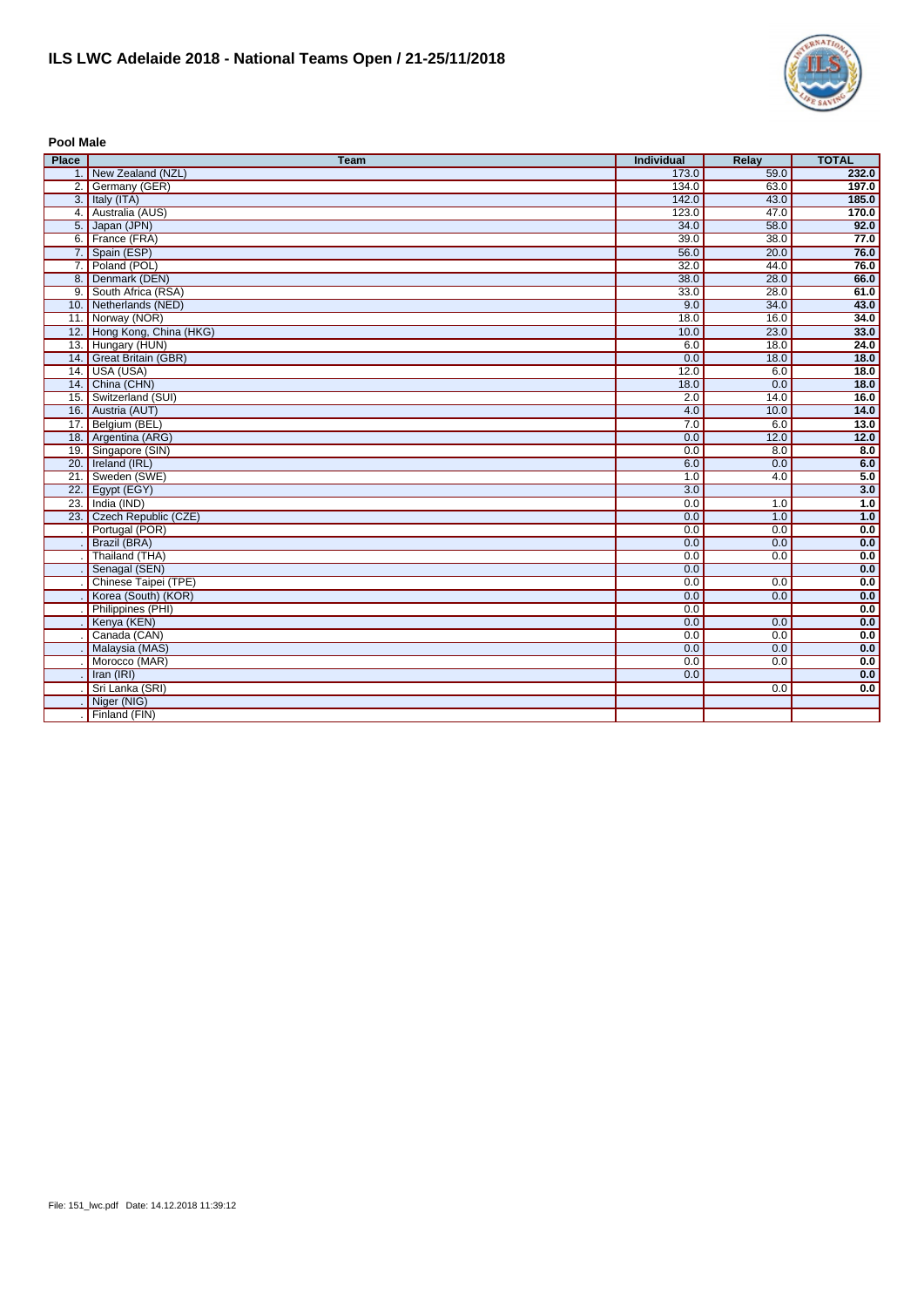

**Pool Female**

| <b>Place</b> | <b>Team</b>                | <b>Individual</b> | <b>Relay</b> | <b>TOTAL</b>      |
|--------------|----------------------------|-------------------|--------------|-------------------|
|              | 1. Australia (AUS)         | 135.0             | 68.0         | 203.0             |
|              | 1. France (FRA)            | 151.0             | 52.0         | 203.0             |
|              | 2. Italy $(ITA)$           | 136.0             | 36.0         | 172.0             |
|              | 3. New Zealand (NZL)       | 104.0             | 35.0         | 139.0             |
|              | 4. Germany (GER)           | 80.0              | 44.0         | 124.0             |
|              | 5. China (CHN)             | 64.0              | 45.0         | 109.0             |
|              | 6. Spain (ESP)             | 71.0              | 20.0         | 91.0              |
|              | 7. Great Britain (GBR)     | 50.0              | 24.0         | 74.0              |
|              | 8. Netherlands (NED)       | 18.0              | 47.0         | 65.0              |
|              | 9. Poland (POL)            | 26.0              | 36.0         | 62.0              |
|              | 10. Belgium (BEL)          | 17.0              | 31.0         | 48.0              |
|              | 11. Hong Kong, China (HKG) | 0.0               | 32.0         | 32.0              |
|              | 12. South Africa (RSA)     | 10.0              | 19.0         | 29.0              |
|              | 13. Chinese Taipei (TPE)   | 13.0              | 11.0         | 24.0              |
|              | 14. Japan (JPN)            | $\overline{3.0}$  | 16.0         | 19.0              |
|              | 15. Singapore (SIN)        | 0.0               | 14.0         | 14.0              |
|              | 16. Ireland (IRL)          | 0.0               | 13.0         | 13.0              |
|              | 16. Argentina (ARG)        | 0.0               | 13.0         | 13.0              |
|              | 17. Hungary (HUN)          | 12.0              |              | $\overline{12.0}$ |
|              | 17. Norway (NOR)           | 0.0               | 12.0         | 12.0              |
|              | 18. Canada (CAN)           | 6.0               | 5.0          | 11.0              |
|              | 19. Czech Republic (CZE)   | 2.0               | 8.0          | 10.0              |
|              | 20. Portugal (POR)         | 0.0               | 6.0          | 6.0               |
|              | 21. Switzerland (SUI)      | 0.0               | 5.0          | 5.0               |
|              | 22. USA (USA)              | 0.0               | 4.0          | 4.0               |
|              | 22. Austria (AUT)          | 0.0               | 4.0          | 4.0               |
|              | 23. Sweden (SWE)           | 2.0               | 1.0          | 3.0               |
|              | Korea (South) (KOR)        | 0.0               | 0.0          | 0.0               |
|              | Philippines (PHI)          | 0.0               |              | 0.0               |
|              | Kenya (KEN)                | 0.0               | 0.0          | 0.0               |
|              | Malaysia (MAS)             | 0.0               | 0.0          | 0.0               |
|              | Sri Lanka (SRI)            |                   | 0.0          | 0.0               |
|              | Finland (FIN)              | 0.0               |              | 0.0               |
|              | Egypt (EGY)                | 0.0               |              | 0.0               |
|              | India (IND)                |                   |              |                   |
|              | Brazil (BRA)               |                   |              |                   |
|              | Thailand (THA)             |                   |              |                   |
|              | Senagal (SEN)              |                   |              |                   |
|              | Denmark (DEN)              |                   |              |                   |
|              | Niger (NIG)                |                   |              |                   |
|              | Morocco (MAR)              |                   |              |                   |
|              | Iran (IRI)                 |                   |              |                   |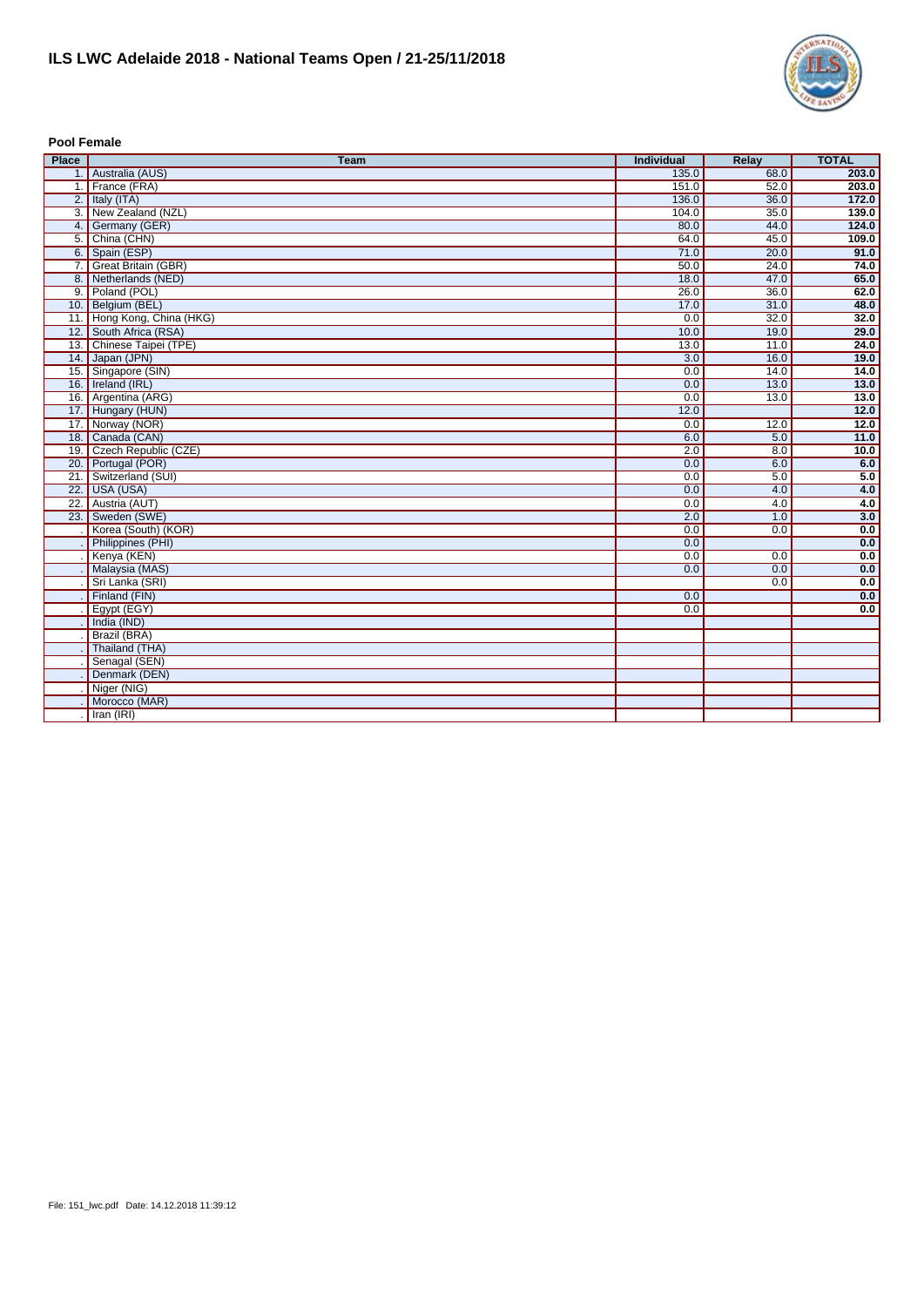

## **Overall Ocean**

| <b>Place</b> | <b>Team</b>                | <b>Ocean Male</b> | <b>Ocean Female</b> | <b>Ocean Mixed</b> | <b>TOTAL</b> |
|--------------|----------------------------|-------------------|---------------------|--------------------|--------------|
|              | 1. Australia (AUS)         | 227.0             | 255.0               | 20.0               | 502.0        |
|              | 2. New Zealand (NZL)       | 199.0             | 256.0               | 18.0               | 473.0        |
|              | 3. South Africa (RSA)      | 173.0             | 113.0               | 16.0               | 302.0        |
|              | 4. Great Britain (GBR)     | 116.0             | 103.0               | 13.0               | 232.0        |
|              | 5. France (FRA)            | 70.0              | 127.0               | 14.0               | 211.0        |
|              | 6. USA (USA)               | 121.0             | 65.0                | 12.0               | 198.0        |
|              | 7. Japan (JPN)             | 81.0              | 102.0               | 10.0               | 193.0        |
|              | 8. Spain (ESP)             | 48.0              | 84.0                | 0.0                | 132.0        |
|              | 9. Germany (GER)           | 62.0              | 58.0                | 6.0                | 126.0        |
|              | 10. Netherlands (NED)      | 70.0              | 35.0                | 7.0                | 112.0        |
|              | 11. Canada (CAN)           | 23.0              | 82.0                | 3.0                | 108.0        |
|              | 11. Egypt (EGY)            | 71.0              | 37.0                |                    | 108.0        |
|              | 12. Ireland (IRL)          | 39.0              | 56.0                | 8.0                | 103.0        |
|              | 13. Italy $(ITA)$          | 33.0              | 44.0                | 11.0               | 88.0         |
|              | 14. Switzerland (SUI)      | 30.0              | 7.0                 | 2.0                | 39.0         |
|              | 15. Belgium (BEL)          | 0.0               | 32.0                | 5.0                | 37.0         |
|              | 16. Hong Kong, China (HKG) | 5.0               | 18.0                | 0.0                | 23.0         |
|              | 17. Argentina (ARG)        | 8.0               | 10.0                | 0.0                | 18.0         |
|              | 17. Sweden (SWE)           | 11.0              | $\overline{3.0}$    | 4.0                | 18.0         |
|              | 18. Kenya (KEN)            | 17.0              | 0.0                 |                    | 17.0         |
|              | 19. Iran (IRI)             | 16.0              |                     |                    | 16.0         |
|              | 19. Sri Lanka (SRI)        | 16.0              | 0.0                 |                    | 16.0         |
|              | 20. Denmark (DEN)          | 14.0              |                     |                    | 14.0         |
|              | 20. Czech Republic (CZE)   | 4.0               | 10.0                | 0.0                | 14.0         |
|              | 20. Hungary (HUN)          | 14.0              | 0.0                 |                    | 14.0         |
|              | 21. Morocco (MAR)          | 13.0              |                     |                    | 13.0         |
|              | 22. Austria (AUT)          | 6.0               | 1.0                 | 0.0                | 7.0          |
| 23.          | Norway (NOR)               | $\overline{5.0}$  | 0.0                 | 0.0                | 5.0          |
|              | 24. Poland (POL)           | 4.0               |                     |                    | 4.0          |
| 25.          | Brazil (BRA)               | 2.0               |                     |                    | 2.0          |
|              | 25. Singapore (SIN)        | 2.0               | 0.0                 | 0.0                | 2.0          |
| 26.          | Thailand (THA)             | 1.0               |                     |                    | 1.0          |
|              | 26. Chinese Taipei (TPE)   | 0.0               | 1.0                 |                    | 1.0          |
|              | India (IND)                | 0.0               |                     |                    | 0.0          |
|              | Portugal (POR)             | 0.0               | 0.0                 |                    | 0.0          |
|              | China (CHN)                | 0.0               | 0.0                 |                    | 0.0          |
|              | Senagal (SEN)              | 0.0               |                     |                    | 0.0          |
|              | Korea (South) (KOR)        | 0.0               | 0.0                 |                    | 0.0          |
|              | Philippines (PHI)          | 0.0               | 0.0                 |                    | 0.0          |
|              | Niger (NIG)                | 0.0               | 0.0                 |                    | 0.0          |
|              | Malaysia (MAS)             | 0.0               | 0.0                 |                    | 0.0          |
|              | Finland (FIN)              |                   | 0.0                 |                    | 0.0          |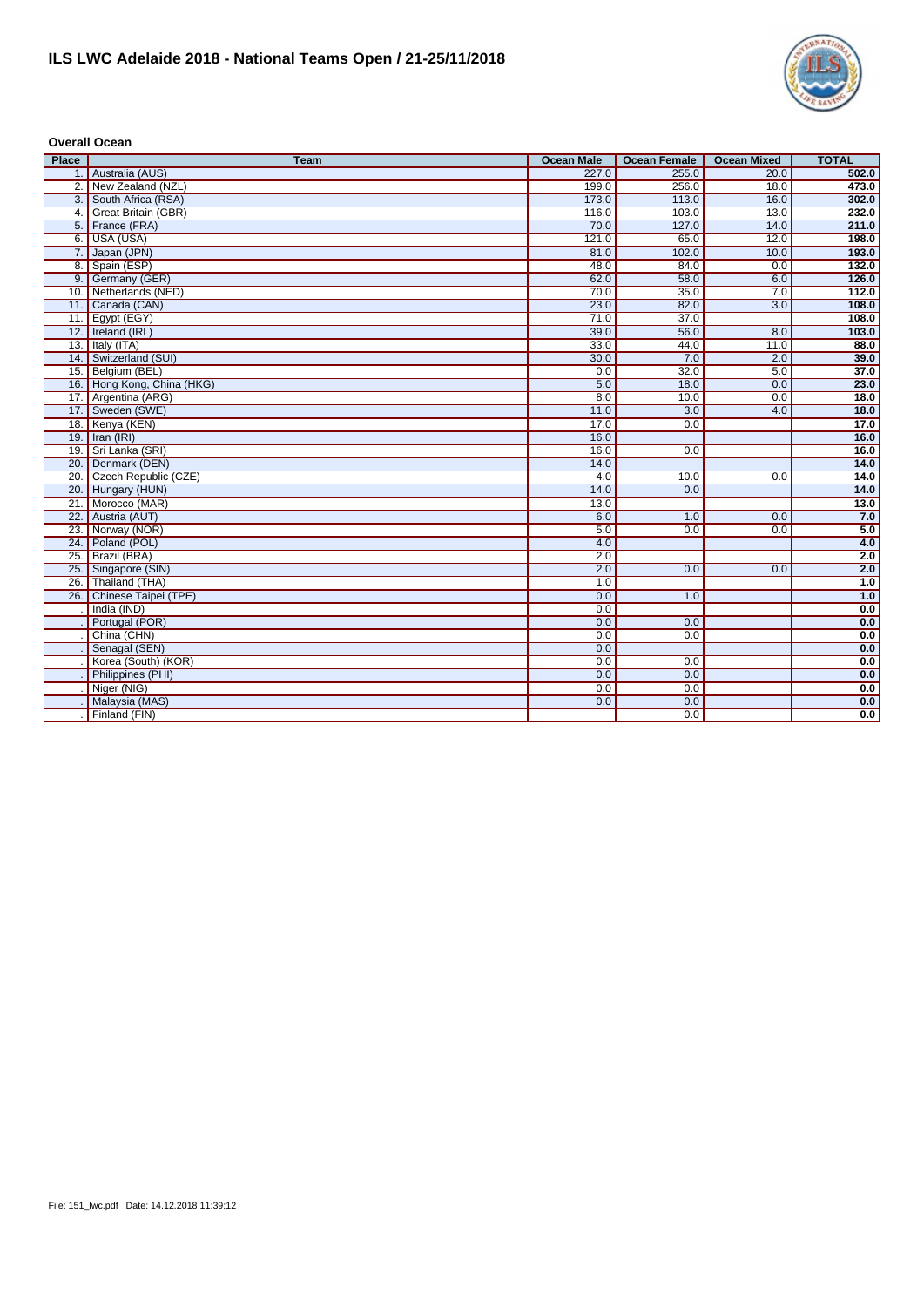

**Ocean Male**

| <b>Place</b> | <b>Team</b>                | <b>Individual</b> | <b>Relay</b> | <b>TOTAL</b> |
|--------------|----------------------------|-------------------|--------------|--------------|
|              | 1. Australia (AUS)         | 153.0             | 74.0         | 227.0        |
|              | 2. New Zealand (NZL)       | 132.0             | 67.0         | 199.0        |
|              | 3. South Africa (RSA)      | 127.0             | 46.0         | 173.0        |
|              | 4. USA (USA)               | 77.0              | 44.0         | 121.0        |
|              | 5. Great Britain (GBR)     | 81.0              | 35.0         | 116.0        |
|              | 6. Japan (JPN)             | 34.0              | 47.0         | 81.0         |
|              | 7. Egypt (EGY)             | 51.0              | 20.0         | 71.0         |
|              | 8. Netherlands (NED)       | 26.0              | 44.0         | 70.0         |
|              | 8. France (FRA)            | 33.0              | 37.0         | 70.0         |
|              | 9. Germany (GER)           | 33.0              | 29.0         | 62.0         |
|              | 10. Spain (ESP)            | 17.0              | 31.0         | 48.0         |
|              | 11. Ireland (IRL)          | 31.0              | 8.0          | 39.0         |
|              | 12. Italy (ITA)            | 8.0               | 25.0         | 33.0         |
|              | 13. Switzerland (SUI)      | 4.0               | 26.0         | 30.0         |
|              | 14. Canada (CAN)           | 15.0              | 8.0          | 23.0         |
|              | 15. Kenya (KEN)            | 10.0              | 7.0          | 17.0         |
|              | 16. Iran (IRI)             | 16.0              |              | 16.0         |
|              | 16. Sri Lanka (SRI)        | 2.0               | 14.0         | 16.0         |
|              | 17. Denmark (DEN)          | 0.0               | 14.0         | 14.0         |
|              | 17. Hungary (HUN)          | 14.0              |              | 14.0         |
|              | 18. Morocco (MAR)          | 13.0              |              | 13.0         |
| 19.          | Sweden (SWE)               | 2.0               | 9.0          | 11.0         |
| 20.          | Argentina (ARG)            | $\overline{3.0}$  | 5.0          | 8.0          |
|              | 21. Austria (AUT)          | 6.0               | 0.0          | 6.0          |
|              | 22. Hong Kong, China (HKG) | 0.0               | 5.0          | 5.0          |
|              | 22. Norway (NOR)           | 5.0               | 0.0          | 5.0          |
|              | 23. Poland (POL)           | 4.0               |              | 4.0          |
|              | 23. Czech Republic (CZE)   | 4.0               | 0.0          | 4.0          |
|              | 24. Brazil (BRA)           | 0.0               | 2.0          | 2.0          |
| 24.          | Singapore (SIN)            | 0.0               | 2.0          | 2.0          |
|              | 25. Thailand (THA)         | 0.0               | 1.0          | 1.0          |
|              | India (IND)                | 0.0               | 0.0          | 0.0          |
|              | Portugal (POR)             | 0.0               | 0.0          | 0.0          |
|              | Belgium (BEL)              | 0.0               | 0.0          | 0.0          |
|              | China (CHN)                | 0.0               | 0.0          | 0.0          |
|              | Senagal (SEN)              | 0.0               |              | 0.0          |
|              | Chinese Taipei (TPE)       | 0.0               | 0.0          | 0.0          |
|              | Korea (South) (KOR)        | 0.0               | 0.0          | 0.0          |
|              | Philippines (PHI)          | 0.0               |              | 0.0          |
|              | Niger (NIG)                | 0.0               |              | 0.0          |
|              | Malaysia (MAS)             | 0.0               | 0.0          | 0.0          |
|              | Finland (FIN)              |                   |              |              |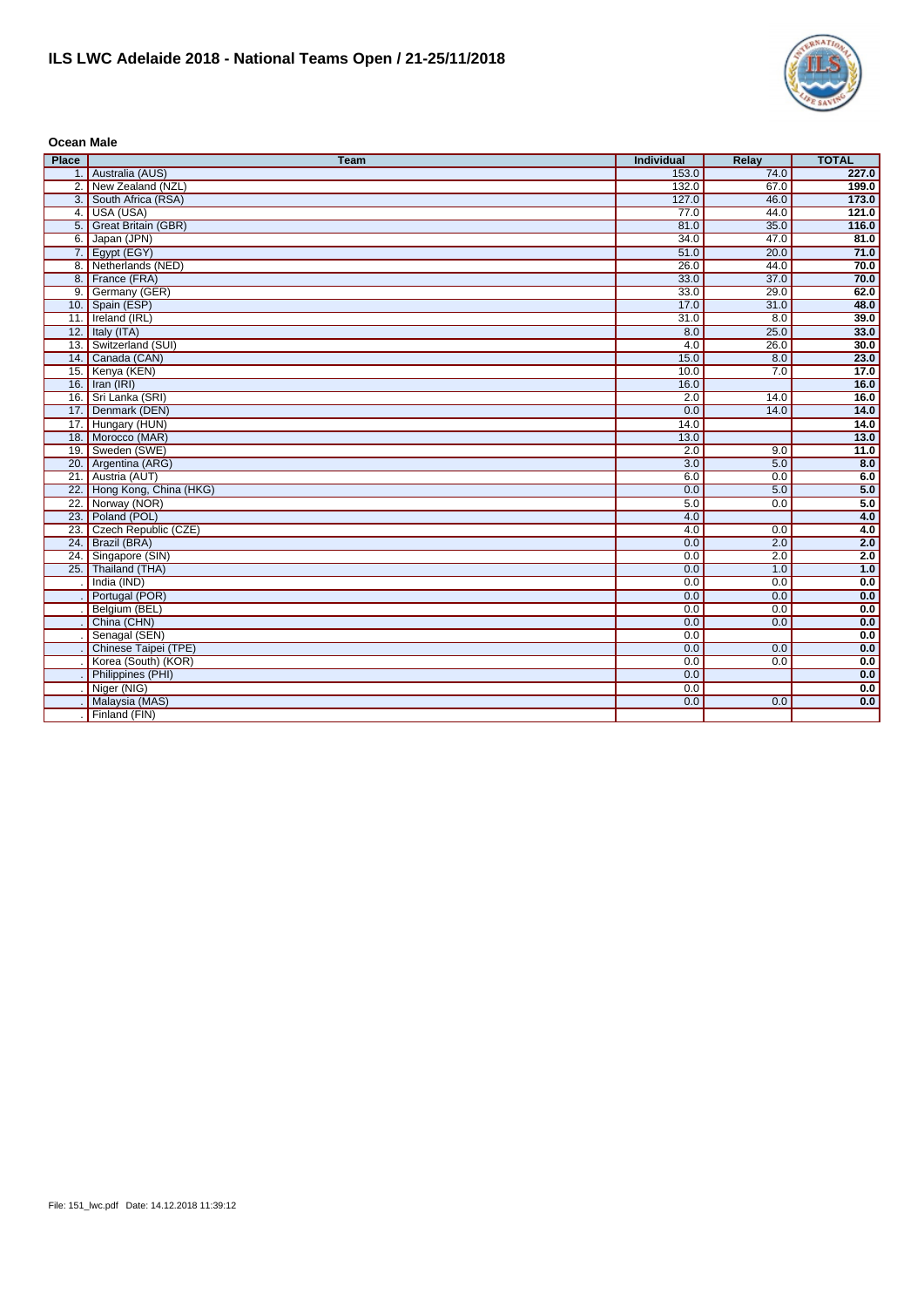

## **Ocean Female**

| <b>Place</b>    | <b>Team</b>                | Individual | Relay            | <b>TOTAL</b> |
|-----------------|----------------------------|------------|------------------|--------------|
|                 | 1. New Zealand (NZL)       | 184.0      | 72.0             | 256.0        |
|                 | 2. Australia (AUS)         | 177.0      | 78.0             | 255.0        |
|                 | 3. France (FRA)            | 70.0       | 57.0             | 127.0        |
|                 | 4. South Africa (RSA)      | 69.0       | 44.0             | 113.0        |
|                 | 5. Great Britain (GBR)     | 62.0       | 41.0             | 103.0        |
|                 | 6. Japan (JPN)             | 62.0       | 40.0             | 102.0        |
|                 | 7. Spain (ESP)             | 43.0       | 41.0             | 84.0         |
|                 | 8. Canada (CAN)            | 56.0       | 26.0             | 82.0         |
|                 | 9. USA (USA)               | 37.0       | 28.0             | 65.0         |
|                 | 10. Germany (GER)          | 24.0       | 34.0             | 58.0         |
|                 | 11. Ireland (IRL)          | 35.0       | 21.0             | 56.0         |
|                 | 12. Italy $(ITA)$          | 15.0       | 29.0             | 44.0         |
|                 | 13. Egypt (EGY)            | 19.0       | 18.0             | 37.0         |
|                 | 14. Netherlands (NED)      | 10.0       | 25.0             | 35.0         |
|                 | 15. Belgium (BEL)          | 10.0       | 22.0             | 32.0         |
|                 | 16. Hong Kong, China (HKG) | 10.0       | 8.0              | 18.0         |
|                 | 17. Argentina (ARG)        | 8.0        | 2.0              | 10.0         |
|                 | 17. Czech Republic (CZE)   | 10.0       | 0.0              | 10.0         |
|                 | 18. Switzerland (SUI)      | 0.0        | 7.0              | 7.0          |
|                 | 19. Sweden (SWE)           | 0.0        | $\overline{3.0}$ | 3.0          |
|                 | 20. Chinese Taipei (TPE)   | 0.0        | 1.0              | 1.0          |
| $\overline{20}$ | Austria (AUT)              | 0.0        | 1.0              | 1.0          |
|                 | Portugal (POR)             | 0.0        | 0.0              | 0.0          |
|                 | China (CHN)                | 0.0        | 0.0              | 0.0          |
|                 | Singapore (SIN)            | 0.0        | 0.0              | 0.0          |
|                 | Korea (South) (KOR)        | 0.0        | 0.0              | 0.0          |
|                 | Philippines (PHI)          | 0.0        |                  | 0.0          |
|                 | Kenya (KEN)                | 0.0        | 0.0              | 0.0          |
|                 | Niger (NIG)                | 0.0        |                  | 0.0          |
|                 | Malaysia (MAS)             | 0.0        | 0.0              | 0.0          |
|                 | Hungary (HUN)              | 0.0        |                  | 0.0          |
|                 | Norway (NOR)               | 0.0        | 0.0              | 0.0          |
|                 | Sri Lanka (SRI)            | 0.0        |                  | 0.0          |
|                 | Finland (FIN)              | 0.0        |                  | 0.0          |
|                 | India (IND)                |            |                  |              |
|                 | Brazil (BRA)               |            |                  |              |
|                 | Poland (POL)               |            |                  |              |
|                 | Thailand (THA)             |            |                  |              |
|                 | Senagal (SEN)              |            |                  |              |
|                 | Denmark (DEN)              |            |                  |              |
|                 | Morocco (MAR)              |            |                  |              |
|                 | Iran (IRI)                 |            |                  |              |